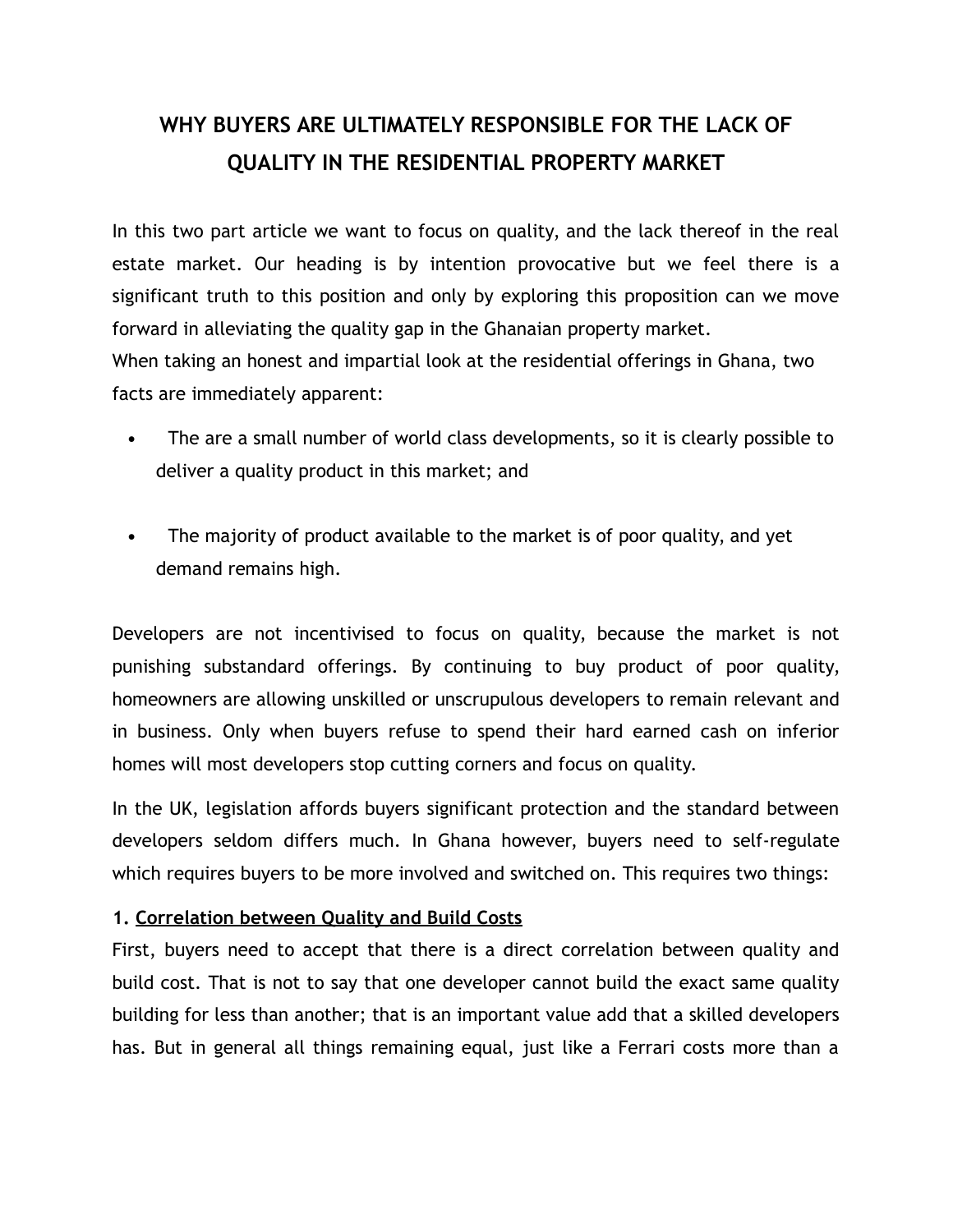Mazda, the cost of a building differs significantly depending on the quality. The main areas that affect cost and quality are:

- Structural integrity: unscrupulous developers who are unconcerned with the safety of their buyers save costs by taking shortcuts in the design of structural elements which may result in collapse.
- Design: Developers can save costs by using less experienced and less qualified professionals or by shortening the design phase. Typically this results in substandard designs and poor solutions (electrical, heating & cooling, plumbing…). This may be a simple issue of aesthetics or a more complicated issue like natural ventilation. Good residential design requires a significant effort in ensuring that the built environment enhances the way people live.

While good design enhances the living experience, bad design detracts from it. These elements are often subtle and less obvious, but not having them, or having them placed incorrectly, would materially affect how people enjoy their space. Light switches should fall to hand; plug points should be positioned where they are going to be required; circulation space should be reduced and living space increased; provision of backup services (water and power) should be seamless; and running costs should be minimised.

This process requires creativity, detail, interrogation, co-ordination and many, many iterations to get it right.

- Quality of material: this typically refers to the actual quality of the finishes, for example the tiles, air conditioner, balustrades, fitted kitchens, sanitary wear, generator etc.
- Workmanship: This refers to the quality of the installation of both the wet and finishing trades. If quality control is not implemented constantly on site, it is almost impossible to deliver a quality project. The cost of supervision and better contractors adds to the cost of the development.
- Utilities: Costs are driven both by what utilities are being included and their individual quality. For example in Beaufort Ridge we have included, as do many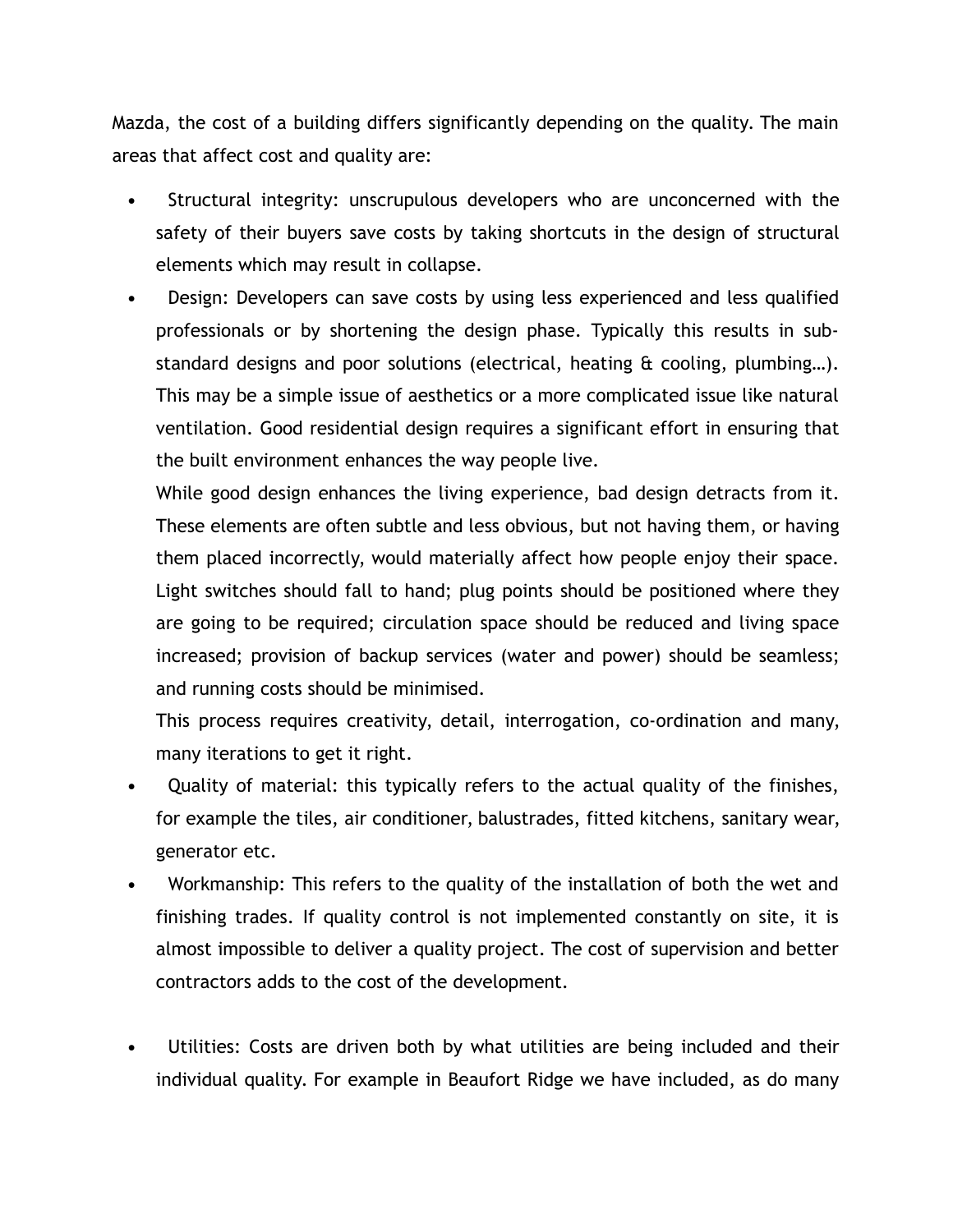developers, back up water, a bore-hole, a generator and internet. Unlike other developments, at Beaufort Ridge, our back up water provides 72 hours of supply, our generators includes full redundancy (+ a second generator) and our internet provision is by way of a fibre optic backbone which is connected directly to the Vodafone fibre network. All of this comes at a cost.

- Amenities: amenities all drive up overall build costs and these costs need to be amortised over all the apartments. Amenities include underground parking, swimming pool, gym, club house etc
- Supervision: Having a skilled team with experience, giving attention to detail and overseeing all elements of the buildings is crucial for quality. The contractor, the professional team and the developer are responsible for this service. Good people cost money and many developers cut corners in this regard.

Last week we looked at the correlation between the quality of a structure and the associated build costs. This article we will look at what to keep in mind when choosing your home.

## **2. Detailed Approach to Choosing your Home**

Second, buyers need to take a much more detailed approach to choosing the homes/apartments they buy. Buyers have a duty to research the market, ask detailed questions of developers and compare one development to another. Price must be a factor, but so must quality. Buyers must understand exactly what they are buying and what the price actually reflects. This may sound daunting for people who are not real estate "experts" but it does not need to be so. Buyers do not need to become builders or developers themselves to make the right decisions. A few key questions will give buyers the insights they need and will quickly highlight who the good developers are. The issues to look out for are:

 Is it all about the money or do they care about their customers and the product they are selling? Speak to the developer, try and understand their motives. Do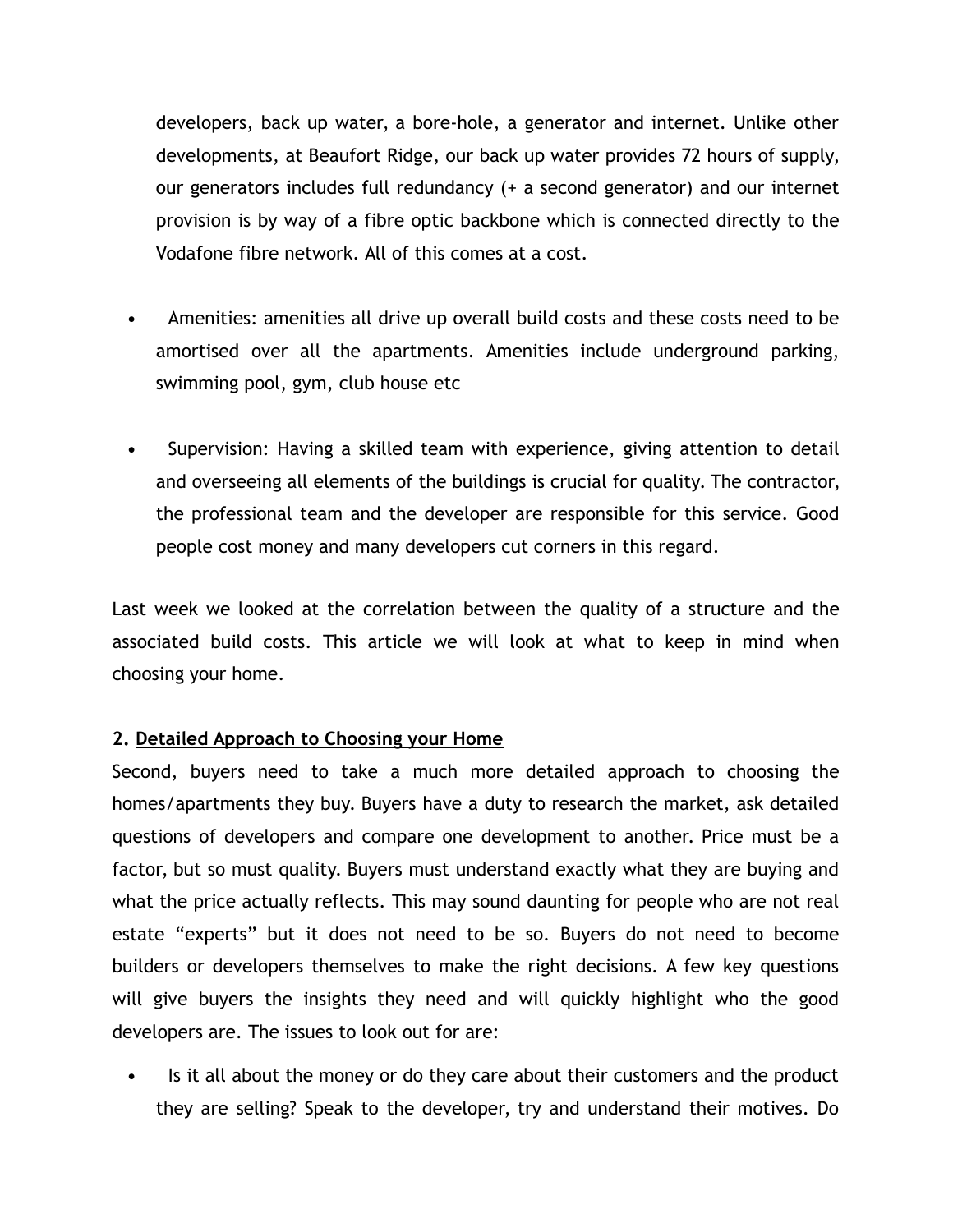they understand their product? And can they clearly articulate its respective merits.

- How experienced is the developer and what technical skills do they have? Ensure the developers have both. Technical skills are important but it is really on jobs that people learn and gain practical skills. Remember, experience in itself is not enough; you want experience of doing a good job and working in the right way. The developers are the conductors – it is their brand and their product. They drive the standards of the product and they ensure the wider team is being asked the right questions and delivering. Ask to see what work they have done. Ask what they are doing differently on this job.
- Do not only speak to the sales team, ask to speak to some of the technical team and those directly responsible for design and project management.
- Who is the professional team? What is their experience? What work have they done before? All the professionals are important, not just the architects. Typically the best professionals work for themselves and not in-house for developers.
- Ask to see some of the architectural and electrical drawings. Ask for someone to explain the drawings to you. After looking at a few drawings from a few developers it will quickly be apparent who is being detailed and is thinking about the issues and who is not.
- Ask about the amenities on offer. This affects quality and how people live but also there is a cost associated with them. Why did they choose these amenities? How was the privacy of homeowners considered when designing the amenities?
- Back up utilities: who designed them? What is the redundancy they have been designed for? How much power can the generator produce? How much back up water can be stored? What is the internet solution?
- Ask some technical questions. For example how has the design and construction process taken into account the heat in Ghana? How energy efficient are the cooling solutions?